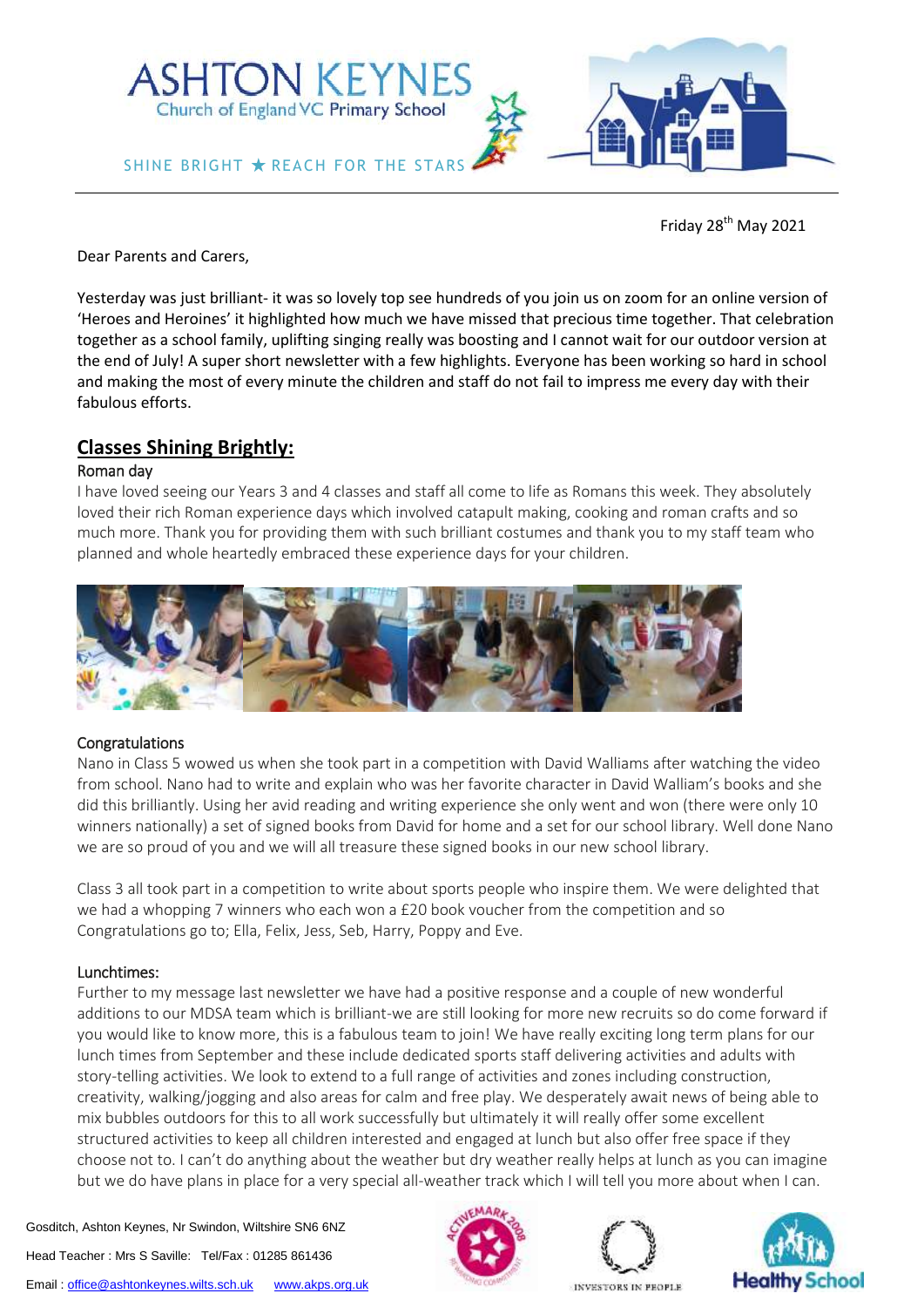

We have the most beautiful outdoor grounds and when bubble management is tricky for classes I remind them how some schools in inner cities have little/ no space but have the bubble challenges and therefore we are incredibly fortunate to have what we have here.

## Christian Value in focus next term is: Truthfulness

As we finish this term, I have set all children the task to be secret agents of 'service'. To do something kind/helpful for others and to expect nothing in return. I hope your child manages to do this. Moving ahead to next term, we will focus on truthfulness, something which I think is really strong here as a value at school. We will think and reflect about why it is important to tell the truth, how this links to trust and how we can all make mistakes but it is important to tell the truth, reflect and learn. We will think about making the right choices and having the courage to be honest.

## iSing Pop is back!

Wooohoooooo… I have provisionally booked in a date for iSing pop to return to AKPS with a new set of songs and dance routines and a new concert for November. This is all subject to Government guidelines but so excited to be thinking positively about this. Those of you who are new to school, the songs like 'Stars' we sang in 'Heroes and Heroines' yesterday is form iSing pop and the children get to work with project leads and learn the songs and dance routines and then you get to come to a special concert where the whole school performs for you. This will be our third experience. We make a cd of songs and ticket charges for the concert help us to fund the project which is worth every penny! It is a great way of bringing the community together in song and celebration. You all know how much we LOVE iSing pop here at Team AK! I cannot wait to learn a new set of songs and moves!

## PE Kit change for September:

Please be reminded that from September, children should wear navy blue shorts/ joggers/ skorts to school for PE (not any other colour) and their house colour t-shirt/ plain white t-shirt and a blue school jumper or blue sweater. We will also be looking into providing smart navy blue AK sports hoodies for you to purchase at a reasonable price for next year. With the children spending more time in PE/ sportswear now, it is important they are smart and this kit can also be used for representing the school at sporting events. So thinking ahead for September, navy blue joggers/shorts/skorts only please with house colour or white t-shirt and navy jumper. We sell these on our school uniform website on our school website or they can be purchased very reasonably in supermarkets. Thank you for supporting us with this and hopefully this gives you ample notice to plan for this change. Thank you!

We return after half term on Tuesday 8<sup>th</sup> June. All staff are in on Monday the 7<sup>th</sup> June taking part in some key whole school training. The rest of the week is super exciting as it is our dedicated Global awareness week! For sports week, please send your children in every day wearing their PE kit. We are looking forward to welcoming you back after a much needed break to a fabulous summer term full of things to look forward to.

Have a great half term and look after yourselves, *S.L.Saville x* Mrs Saville Head Teacher

Gosditch, Ashton Keynes, Nr Swindon, Wiltshire SN6 6NZ

Head Teacher : Mrs S Saville: Tel/Fax : 01285 861436

Date and the contract of the contract of the Event





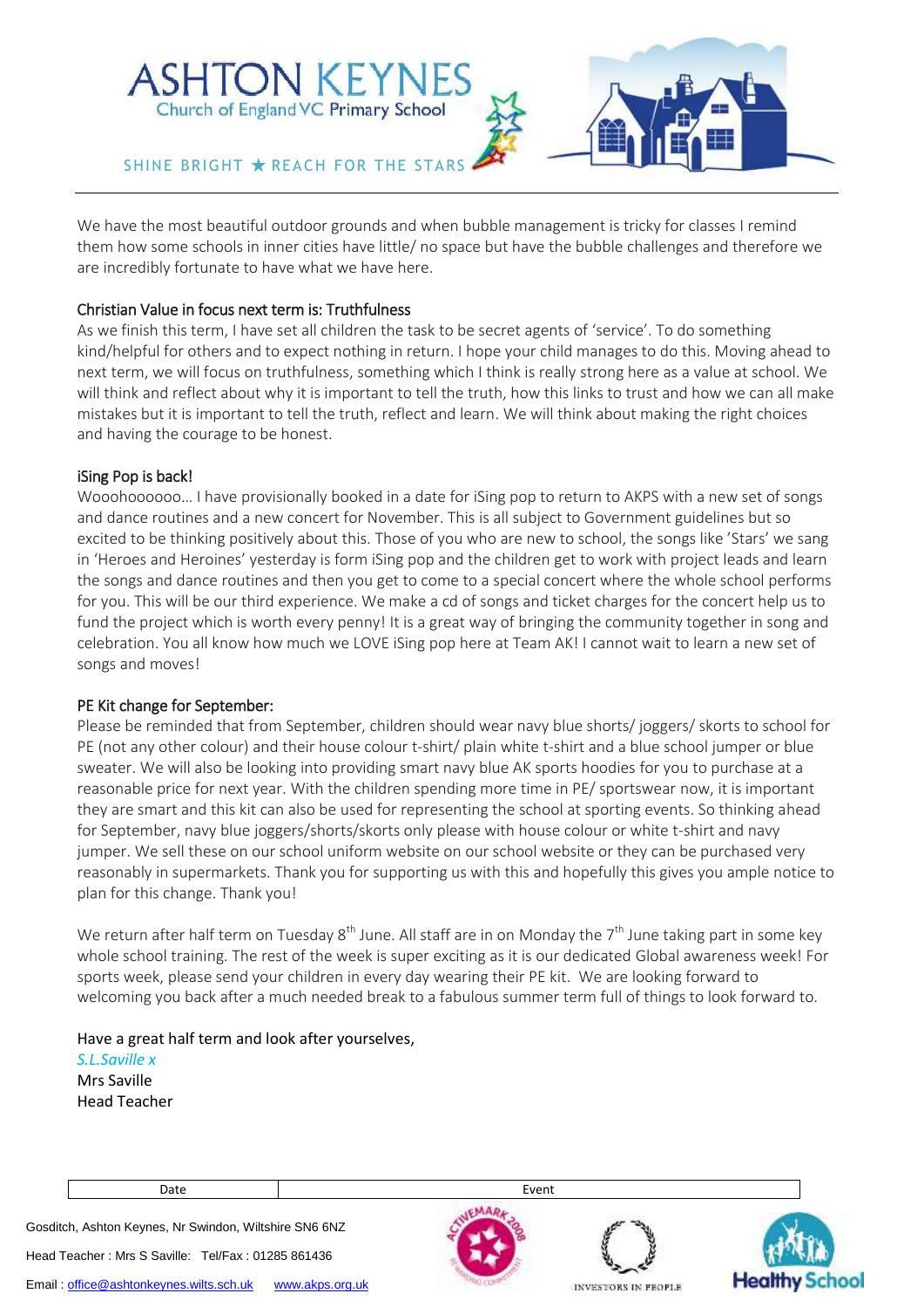

SHINE BRIGHT  $\star$  REACH FOR THE STARS

| Monday 7 <sup>th</sup> June              | TD day staff training day school closed to pupils.                                      |
|------------------------------------------|-----------------------------------------------------------------------------------------|
| Tuesday 8 <sup>th</sup> June             | Term 6 starts at 8.45am                                                                 |
| $8^{\text{th}}$ -11 <sup>th</sup> June   | Global Awareness Week in class bubbles                                                  |
| 28 <sup>th</sup> June                    | Sports week-children in PE kit all week please                                          |
| Friday 2nd July                          | Sports morning - 7 carousel sport activities for each class – parents and carers (2 per |
|                                          | family max) invited to join outdoors 9.15-12pm No picnic lunch. The event ends at 12pm. |
| Friday 2 <sup>nd</sup> July              | Year 4 camp over AK residential 5.30pm until 9am on Sat 3 <sup>rd</sup> July.           |
| Monday $12^{th}$ - Friday $16^{th}$ July | Year 5 residential to Viney Hill outdoor camp and forests school (Mon-Wed)              |
|                                          | Year 6 residential to Viney Hill outdoor camp and forests school (Wed-Fri)              |
| Tuesday 20th July 11am-12                | Year 6 leavers assembly to parents/ carers outdoors 11-12                               |
|                                          | Parents have lunch off premises (to get energy for rounder match against Year 6)        |
|                                          | 1.30pm Year 6 v parents rounders match                                                  |
|                                          |                                                                                         |
| Thursday 22nd July                       | 9am-1pm in set shows M & M productions special end of year treat for the whole school   |
|                                          | of the classic 'Treasure Island'                                                        |
| Thursday 22nd July 2.30pm                | Heroes and Heroines outdoor celebration- a chance for us to celebrate our school and    |
|                                          | pupils together and end the school year on a high.                                      |
|                                          | End of term                                                                             |
| Friday 23rd July                         | TD day staff training day school closed to pupils.                                      |

All dates for the year are on the calendar on the school website on [www.akps.org.uk](http://www.akps.org.uk/) to help you plan ahead.

Gosditch, Ashton Keynes, Nr Swindon, Wiltshire SN6 6NZ Head Teacher : Mrs S Saville: Tel/Fax : 01285 861436 Email[: office@ashtonkeynes.wilts.sch.uk](mailto:office@ashtonkeynes.wilts.sch.uk) [www.akps.org.uk](http://www.akps.org.uk/)